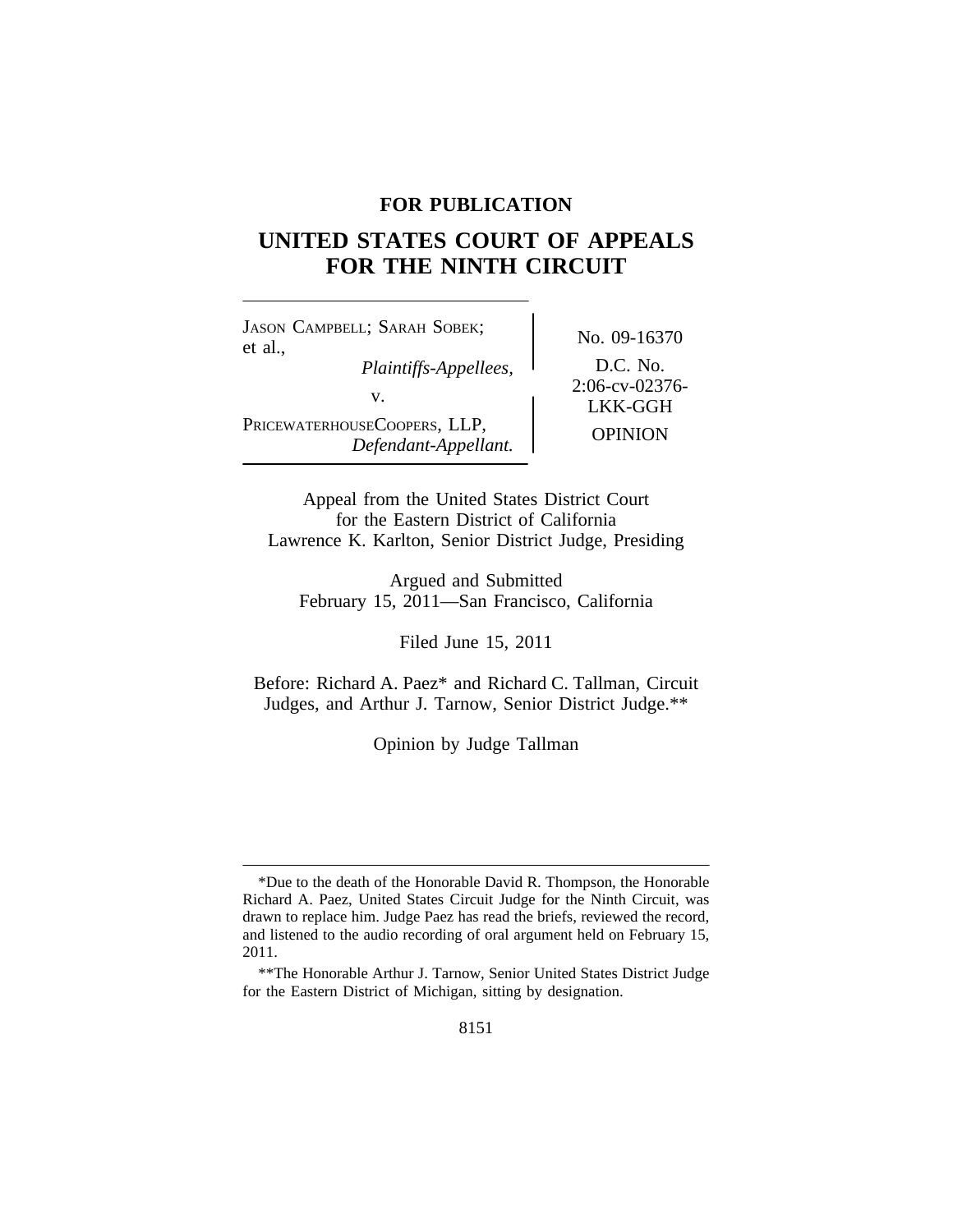#### **COUNSEL**

Norman C. Hile, Julie A. Totten, David A. Prahl, Sacramento, California, Daniel J. Thomasch (argued), New York, New York, Lynne C. Hermle, Menlo Park, California, Orrick, Herrington & Sutcliffe LLP, for defendant-appellant PricewaterhouseCoopers LLP.

William A. Kershaw, Lyle W. Cook, Stuart C. Talley, Kershaw, Cutter & Ratinoff, LLP, Sacramento, California, David C. Frederick (argued), Silvija A. Strikis, Kellogg, Huber, Hansen, Todd, Evans & Figel, PLLC, Washington, DC, for plaintiffs-appellees Jason Campbell, Sarah Sobek, et al.

## **OPINION**

TALLMAN, Circuit Judge:

Two-thousand unlicensed junior accountants brought this wage-and-hour class action against their employer, PricewaterhouseCoopers LLP (PwC). Among other things, the accountants claim PwC failed to pay them mandatory overtime under California law. The district court granted partial summary judgment to the accountants, finding as a matter of law that PwC could not exempt them from California's overtime requirements. PwC filed this interlocutory appeal.

We must decide whether unlicensed accountants in California are categorically ineligible, as a matter of law, to fall under two state regulatory exemptions from mandatory overtime: the professional exemption and the administrative exemption. We hold they are not. Because the district court erroneously rejected triable defenses under both exemptions at summary judgment, we reverse.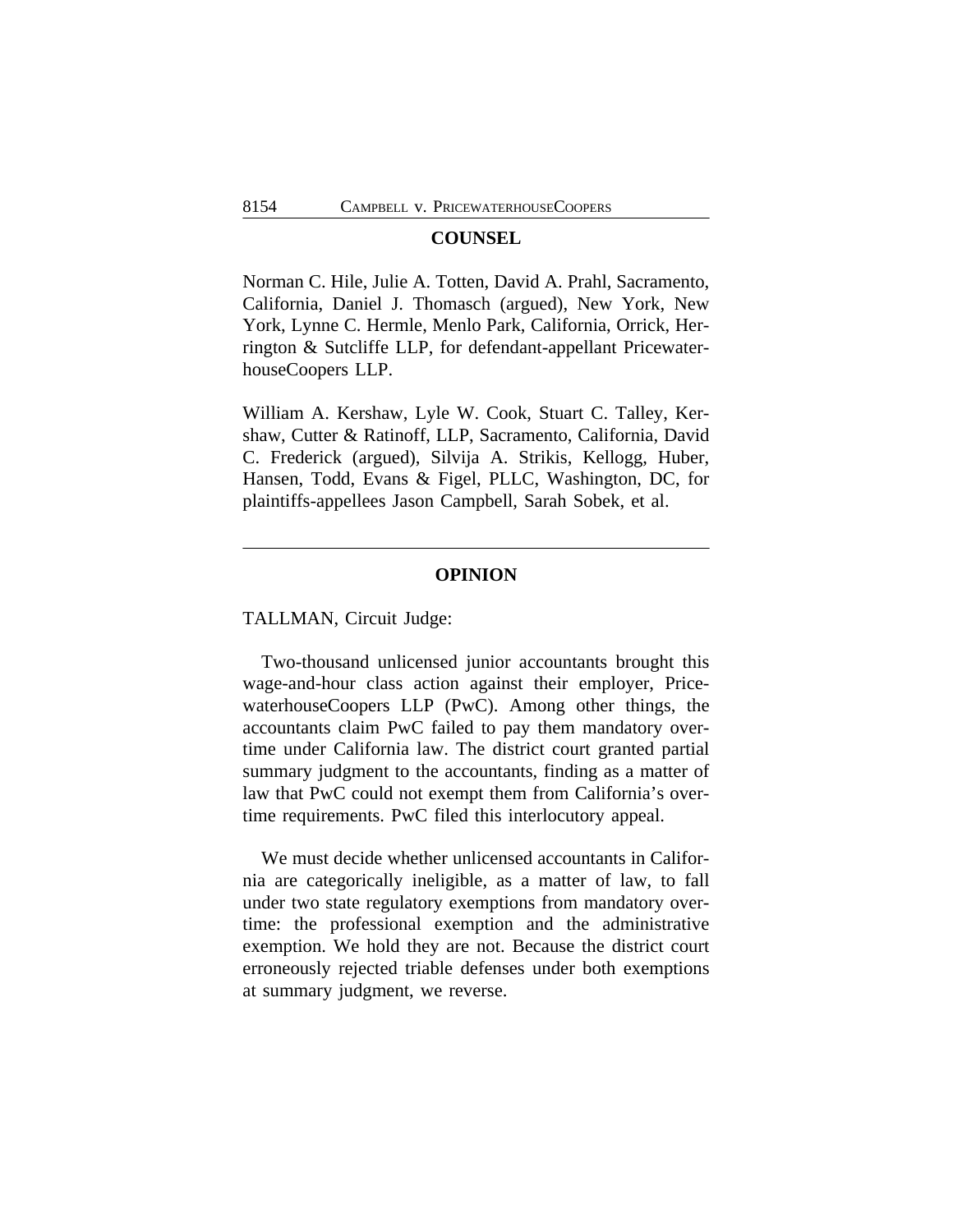# **A 1**

**I**

PwC is an international accounting and professionalservices firm. PwC is colloquially known as one of the "Big Four" accounting firms,<sup>2</sup> employing over 30,000 people in the United States. PwC maintains six California offices, in Irvine, Los Angeles, Sacramento, San Diego, San Francisco, and San Jose.

PwC's professional services are divided into three lines: Assurance, Tax, and Advisory. The Assurance division is further divided into three subdivisions: Attest, Systems Process Assurance, and Transactions. Within the Attest division, there are seven tiers of personnel job titles. From top to bottom, those tiers are: partner, managing director, director, senior manager, manager, senior associate, and associate. Employees in the first five tiers are required to hold Certified Public

We are mindful of PwC's interest in protecting its proprietary business information. However, the sealed documents contain extensive nonconfidential information, despite the protective order's exhortation that "[w]here possible, only Confidential or Highly Confidential portions . . . shall be lodged under seal." Thus, to the extent our opinion references non-confidential portions of the sealed documents as necessary for our legal analysis, we order those documents unsealed to that limited extent.

<sup>&</sup>lt;sup>1</sup>In the district court, the parties agreed to a stipulated protective order allowing them to designate certain material as "Confidential" or "Highly Confidential" and file it under seal. PwC then successfully moved to seal much of the summary-judgment evidence, arguing it could reveal PwC's confidential business strategies and other commercially sensitive information. *See, e.g.*, *Nixon v. Warner Commc'ns, Inc.*, 435 U.S. 589, 598 (1978) (explaining that courts are authorized to seal "business information that might harm a litigant's competitive standing"). Following suit in this appeal, the class plaintiffs filed their answering brief and record materials under seal. PwC did not file its briefs or record materials under seal.

<sup>&</sup>lt;sup>2</sup>The other three "Big Four" firms are Deloitte, Ernst & Young, and KPMG.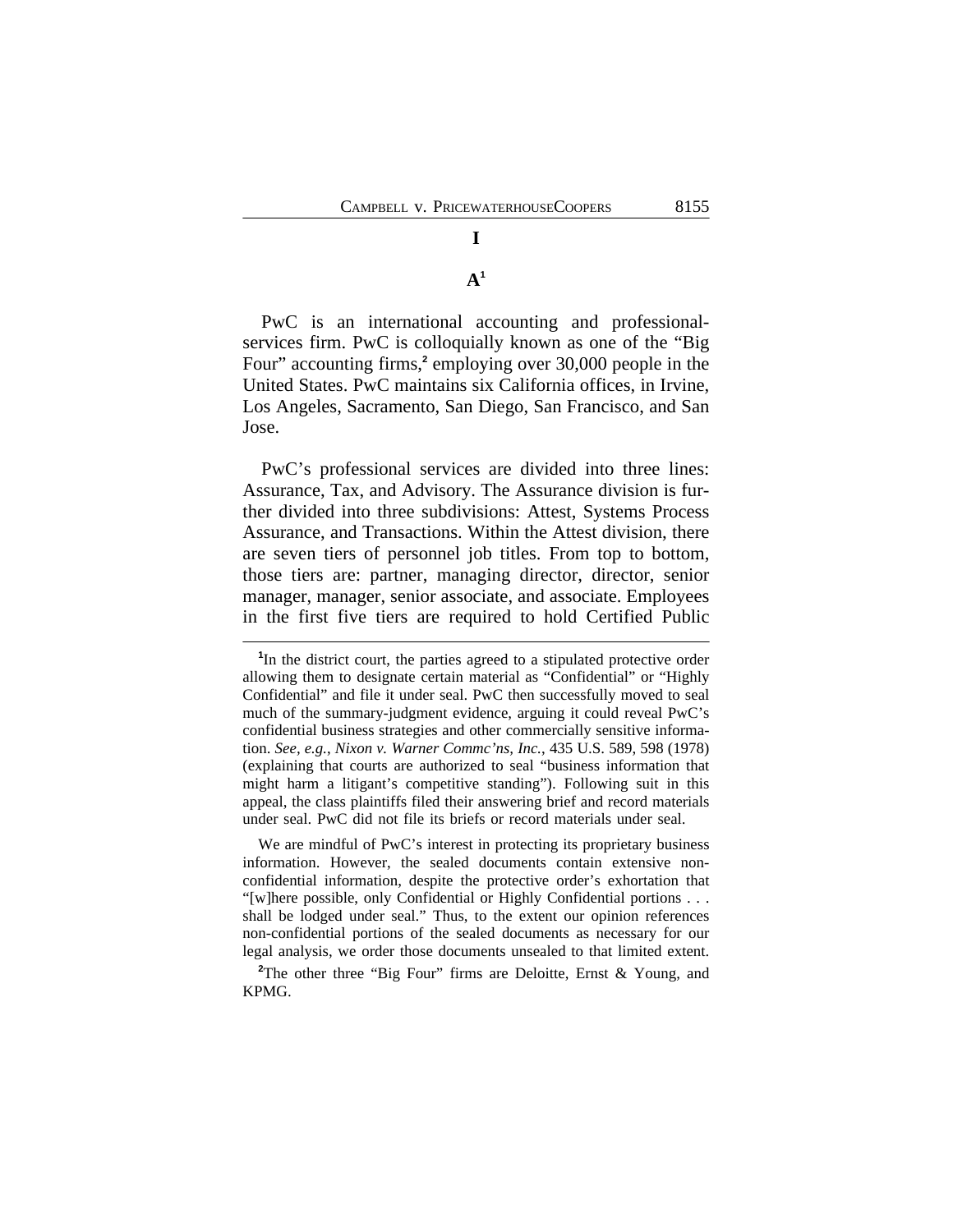Accountant (CPA) licenses, but senior associates and associates need not be licensed.

Jason Campbell and Sarah Sobek represent a class of junior accountants (collectively Plaintiffs) currently or formerly employed by PwC. Plaintiffs now work or previously worked in PwC's six California offices as associates in the Attest division. They do not or did not then have CPA licenses. The class includes approximately 2,000 members.

As Attest associates, Plaintiffs help perform audits for PwC's many clients. These audits ensure the client's financial statements are prepared in accordance with Generally Accepted Accounting Principles (GAAP). The ultimate recipient of PwC's audit work is the client's Board of Directors. In addition to verifying compliance with GAAP, the Attest division also provides professional advice to clients, including identification of deficiencies in the client's accounting practices.

PwC refers to the auditing of a particular client as an "engagement." The team working on an engagement does not persist from project to project. During any particular engagement, an associate or senior associate may be designated as the "in charge," a designation that does not last beyond that engagement. Some Plaintiffs have performed this function. The associate "in charge" reports to the manager and helps manage the day-to-day activities of the engagement.

Plaintiffs and PwC disagree sharply about the nature of Plaintiffs' work during an engagement. Plaintiffs claim their work is predominately routinized and menial. They argue that strict instructions, comprehensive computer auditing software, and an extensive work-review system all preclude them from exercising any significant degree of discretionary judgment or analytical thinking. Named-plaintiff Sobek described her work as "comparing one number to another number to see if they agree. . . . a very tedious activity." Plaintiffs also charac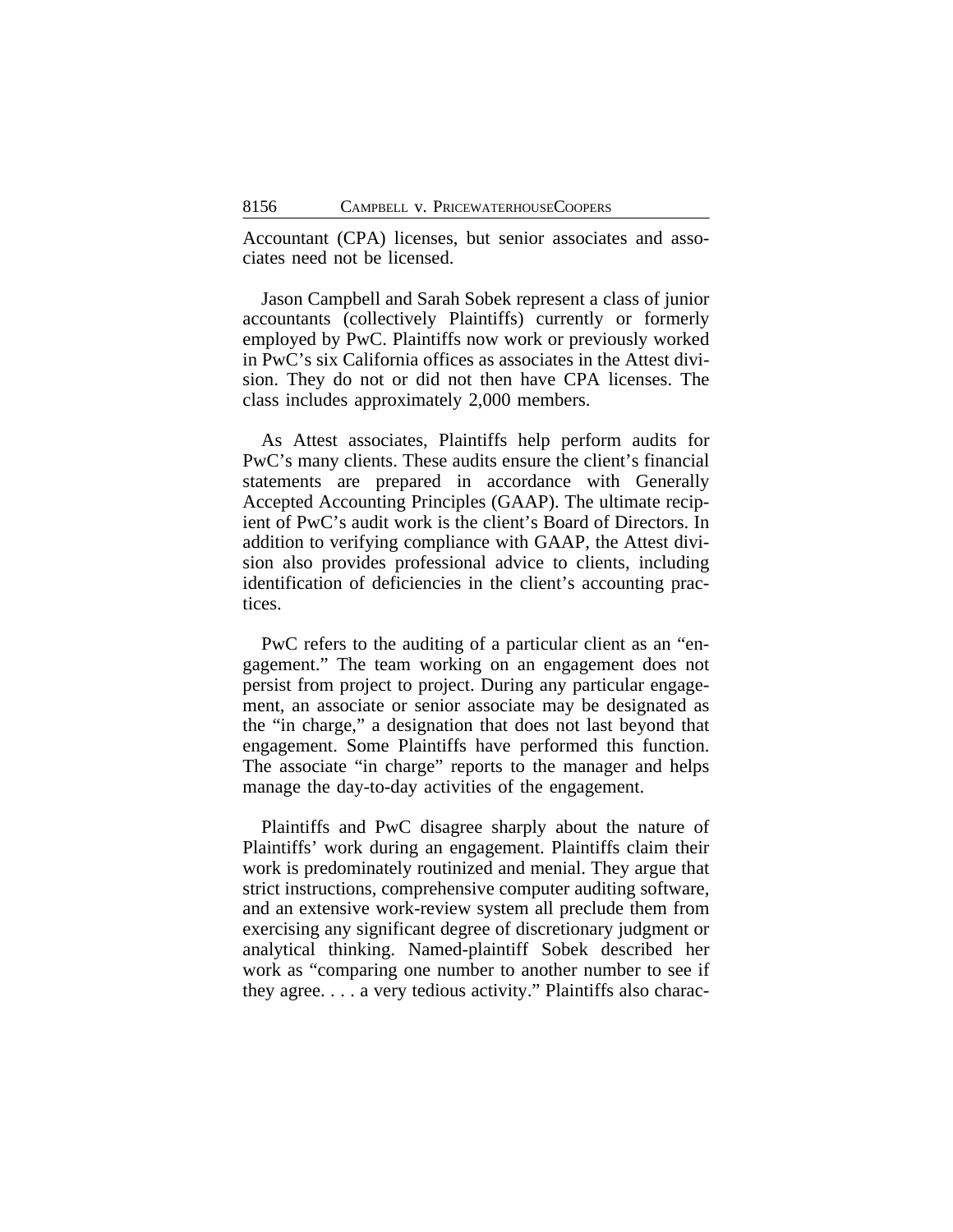terize their responsibilities as "sitting at [a] computer, going through highly routinized and nondiscretionary Steps."

PwC, on the other hand, argues Plaintiffs perform analytical work "integral" to PwC's Attest services. To the extent Plaintiffs do not regularly exercise discretion and independent judgment during an audit engagement, PwC says they are failing to meet the firm's expectations. PwC emphasizes the variety of duties performed by Plaintiffs during an engagement and claims the failure to perform those tasks adequately can have "significant consequences" for PwC's clients. During one engagement, for example, named-plaintiff Campbell overlooked approximately \$500,000 in the client's unrecorded liabilities. This oversight, which Campbell himself described as a "serious error," was ultimately discovered by another team member. The error required a late financial adjustment and made the client unhappy.

While working for PwC, Campbell and Sobek each received some criticism over their job performance. In addition to the mistake described above, Campbell earned a "Less Than Expected" rating during his 2006 annual performance review. Sobek received the same rating during her 2005 review. More generally, PwC alleges both named-plaintiffs consistently fell below the firm's expectations for Attest associates.

Campbell was terminated by PwC in 2006 for poor performance. Sobek resigned from the firm that same year. They brought this diversity action under the Class Action Fairness Act (CAFA), 28 U.S.C. § 1332(d), alleging various violations by PwC of California wage-and-hour laws.

## **B**

Under the California Labor Code, employers must generally pay mandatory overtime to any employee who works more than eight hours a day or forty hours a week. Cal. Lab.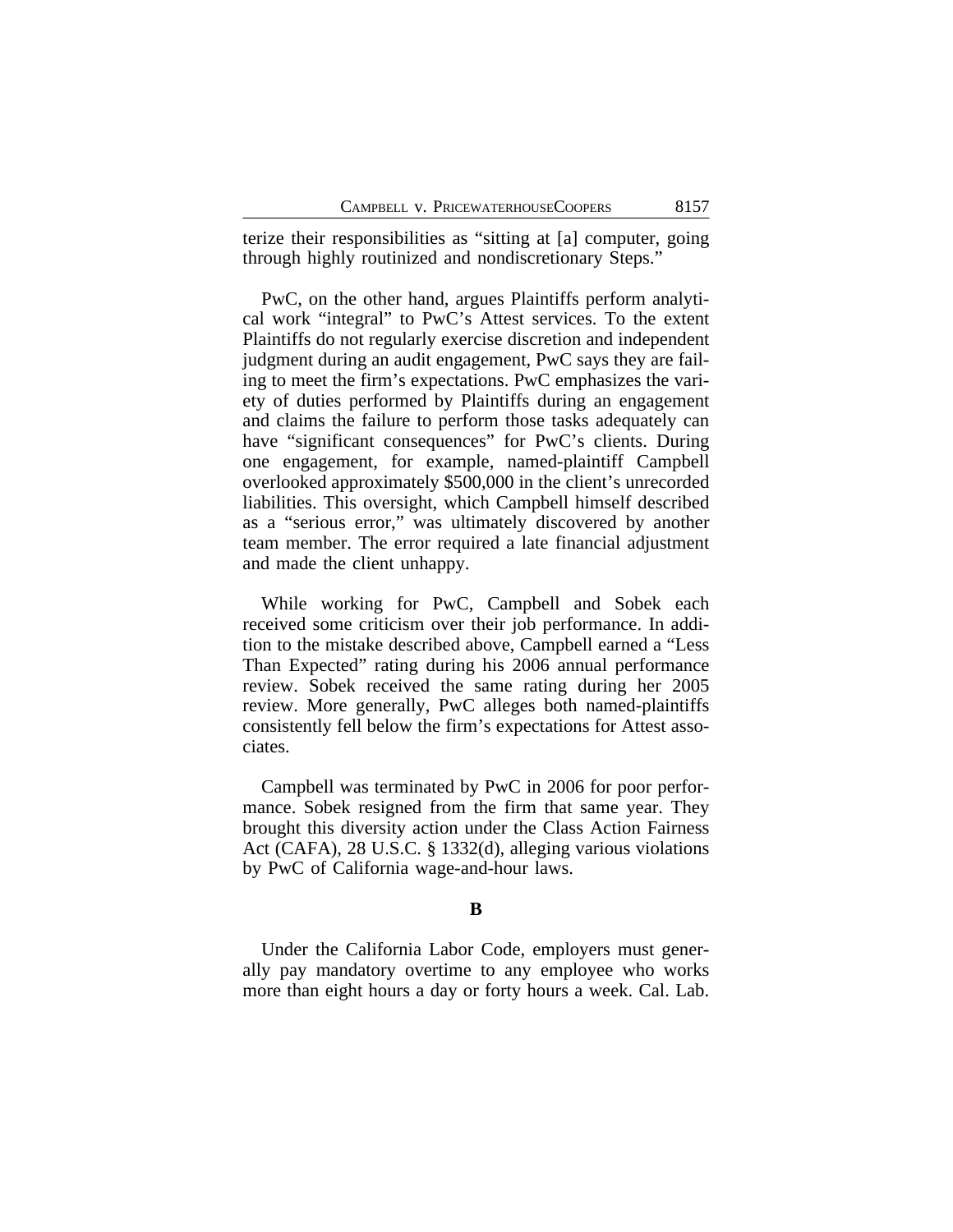Code § 510(a). However, the Industrial Welfare Commission (IWC), a California state agency, may promulgate exemptions from mandatory overtime. *Id.* § 515(a). The IWC promulgates these exemptions in "wage orders," state regulations enforced by the California Division of Labor Standards and Enforcement (DLSE).**<sup>3</sup>** The current IWC wage order is Wage Order No. 4-2001 (the 2001 Wage Order), codified at California Code of Regulations title 8, section 11040. The 2001 Wage Order establishes three overtime exemptions: the professional exemption, the executive exemption, and the administrative exemption. Cal. Code Regs. tit. 8, § 11040(1)(A)(1)-(3).

In the district court, the parties cross-moved for partial summary judgment on whether Plaintiffs fell under any of these three overtime exemptions. The district court ruled for Plaintiffs, finding as a matter of law that PwC could not exempt them under the 2001 Wage Order. *Campbell v. PricewaterhouseCoopers, LLP*, 602 F. Supp. 2d 1163, 1185 (E.D. Cal. 2009). In relevant part, the court concluded that (1) unlicensed accountants are categorically ineligible for the professional exemption, *id.* at 1180-81; and (2) PwC had not established a triable fact issue on whether Plaintiffs' work was performed "under only general supervision," an essential element of the administrative exemption, *id.* at 1182-85.**<sup>4</sup>** Recognizing the importance of the exemption issue to this litigation, the court certified its order for interlocutory appeal under 28 U.S.C. § 1292(b). *Id.* at 1186. We granted certification, and PwC now appeals.

**<sup>3</sup>**Both parties ask us to take judicial notice of certain extrinsic materials, including DLSE manuals, IWC basis statements, and former federal regulations. The parties cited these same materials to make similar arguments before the district court. To the extent our opinion references any of the materials, we grant the parties' requests for judicial notice. *See* Fed. R. Evid. 201(b) (establishing that judicial notice is appropriate for facts "capable of accurate and ready determination by resort to sources whose accuracy cannot reasonably be questioned").

<sup>&</sup>lt;sup>4</sup>The district court also found for Plaintiffs on the executive exemption. *Id.* at 1181. PwC does not appeal that decision.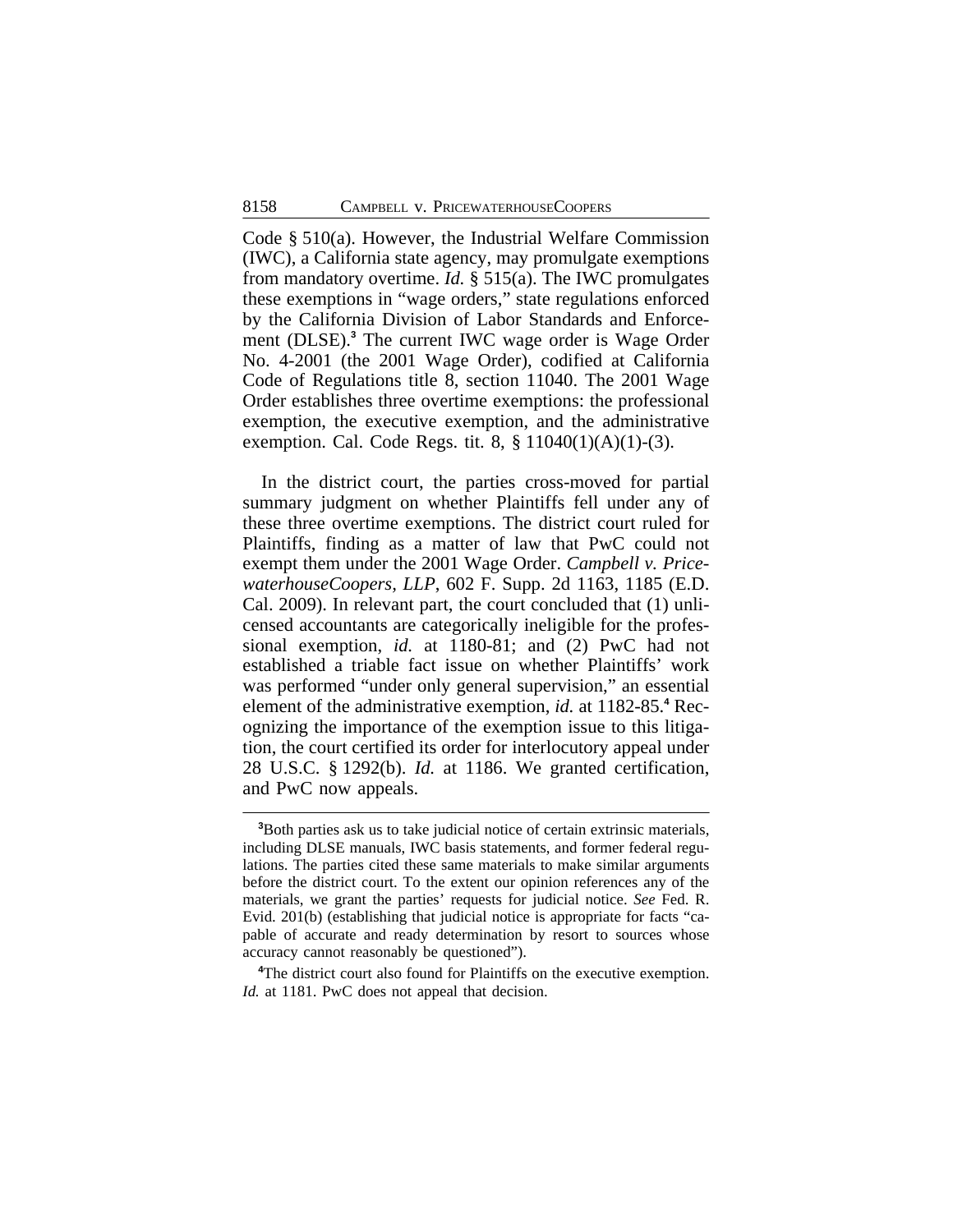#### **II**

We review *de novo* a district court's decision on crossmotions for summary judgment. *Avery v. First Resolution Mgmt. Corp.*, 568 F.3d 1018, 1021 (9th Cir. 2009). Summary judgment is appropriate when, viewing the evidence in the light most favorable to the nonmoving party, there are no genuine questions of material fact and the district court correctly applied the underlying substantive law. *Id.* 

In California, overtime exemption is an affirmative defense that must be pled and proved by the employer. *Ramirez v. Yosemite Water Co.*, 978 P.2d 2, 8 (Cal. 1999). To defeat summary judgment, the employer must establish a material fact question on each essential element of the defense. *See* Fed. R. Civ. P. 56(a), (e)(3).

#### **III**

We begin with the professional exemption. The district court found that unlicensed accountants are categorically ineligible for the exemption as a matter of law, and thus Plaintiffs cannot fall under the exemption because they are not licensed CPAs. This conclusion is contrary to the exemption's text and structure and would produce highly problematic precedent affecting several non-accounting professions. For that reason, we tread carefully in our analysis of the issue.

IWC wage orders are "quasi-legislative regulations" that must be construed "in accordance with the ordinary principles of statutory interpretation." **5** *Singh v. Superior Court*, 44 Cal. Rptr. 3d 348, 351 (Cal. Ct. App. 2006). When interpreting a statute, our goal is to ascertain the intent of the enacting legislative body. *Martinez v. Combs*, 231 P.3d 259, 268 (Cal. 2010).

**<sup>5</sup>**Given this rule, we will occasionally refer to the 2001 Wage Order as a "statute," even though it is actually a regulation.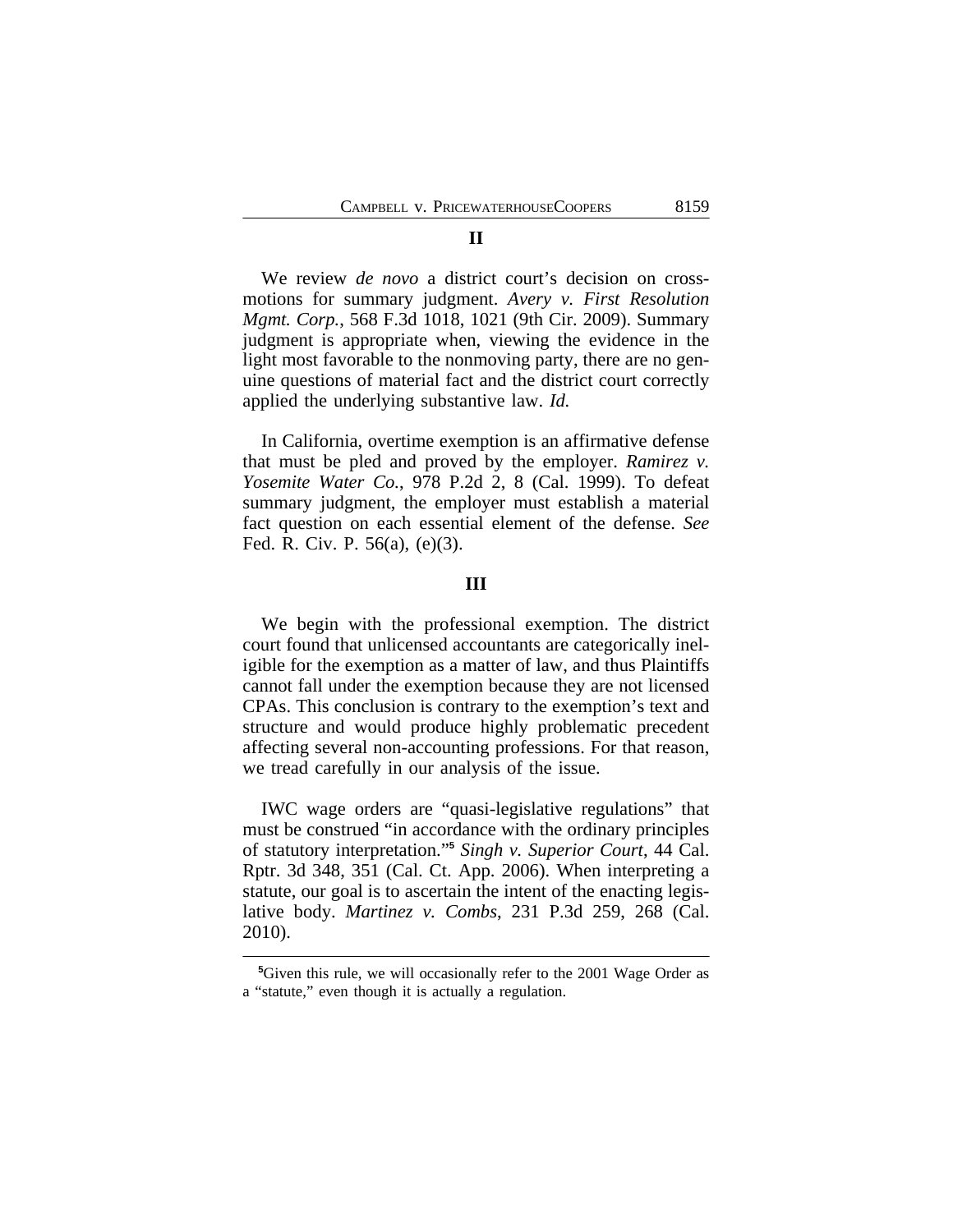**[1]** The district court appropriately focused its statutory analysis on the first two subsections of the 2001 Wage Order's professional exemption. Those two subsections provide:

(3) Professional Exemption[:] A person employed in a professional capacity means any employee who meets all of the following requirements:

(a) Who is licensed or certified by the State of California and is primarily engaged in the practice of one of the following recognized professions: law, medicine, dentistry, optometry, architecture, engineering, teaching, or accounting; *or*

(b) Who is primarily engaged in an occupation commonly recognized as a learned or artistic profession.

[additional requirements] . . . .

Cal. Code Regs. tit. 8,  $\S$  11040(1)(A)(3) (emphasis added). The district court's analysis essentially hinged on one simple question: did the IWC intend subsection (a) to be the only provision through which accountants may be exempt? *See Campbell*, 602 F. Supp. 2d at 1172, 1179-81. In other words, can *unlicensed* accountants be exempt under subsection (b) even though subsection (a) enumerates accounting as a profession and expressly requires licensure in California? This is an issue of first impression under California law.

Applying principles of statutory interpretation, the district court concluded that only subsection (a) covers accountants. *Id.* at 1180-81. Thus, according to the district court, unlicensed accountants like Plaintiffs are entirely ineligible for the professional exemption. They cannot fall under subsection (a) because they are not licensed, and they cannot fall under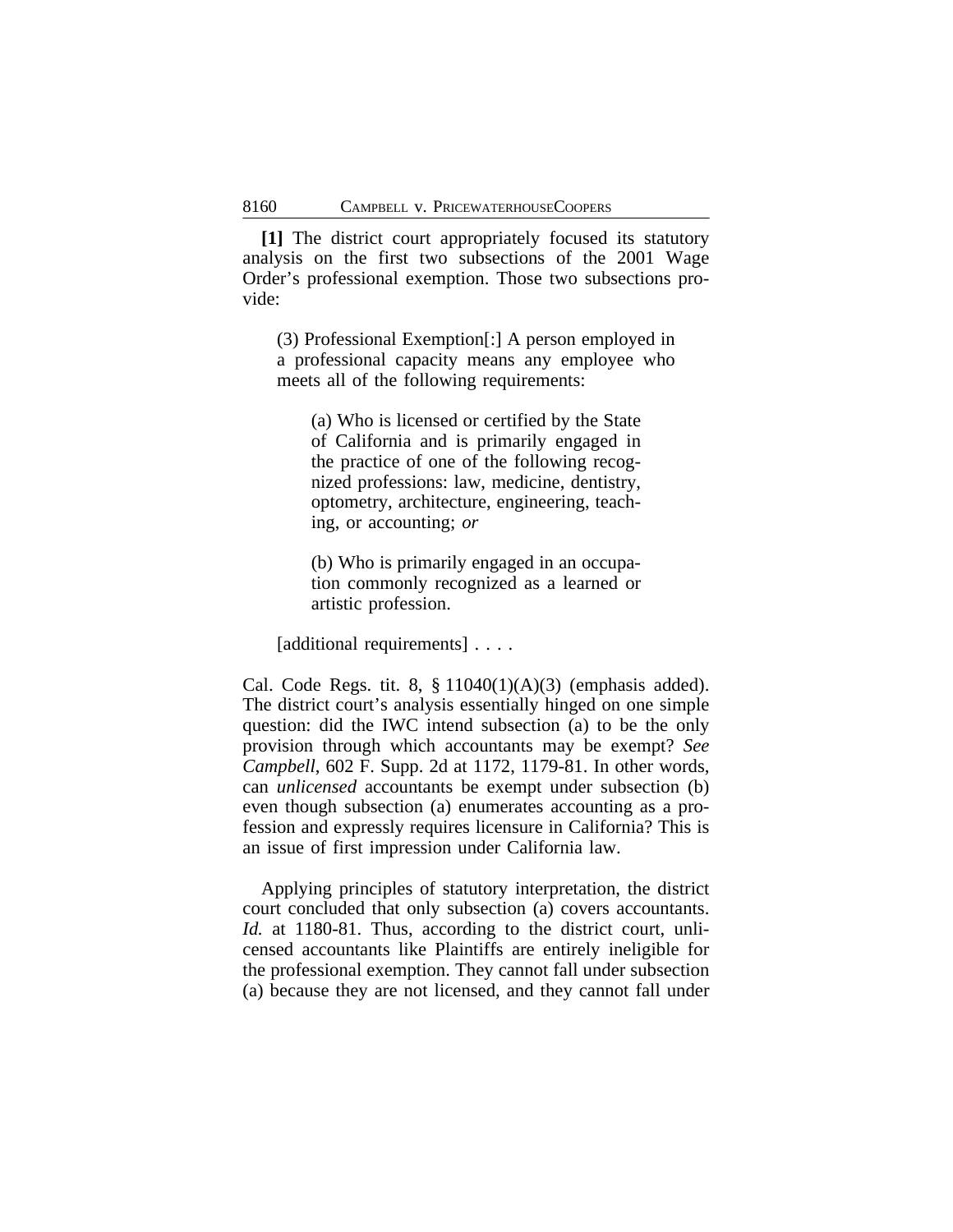subsection (b) because (a) is the sole provision covering accountants.

We address the same question *de novo*. To do so, we turn to "ordinary principles of statutory interpretation." *Singh*, 44 Cal. Rptr. 3d at 351.

**A**

As always, our interpretation begins with the text of the statute. *Martinez*, 231 P.3d at 268; *see also Jimenez v. Quarterman*, 129 S. Ct. 681, 685 (2009). The statute's words must be assigned their "usual and ordinary meanings" and evaluated in context. *Martinez*, 231 P.3d at 268*.* If this plain meaning is unambiguous, the inquiry ends there and we need not consider further interpretive aids (e.g., drafting history). *Id.* The plain meaning governs. *Id.*

**[2]** Here, we need not go beyond this first step. The professional exemption's language is unambiguous. The exemption plainly allows accountants to fall under subsection (b), subject to meeting the specific requirements of that subsection.

From the outset, the language of the professional exemption indicates no intent to exclude all accountants from subsection (b). The introductory clause provides that the exemption applies to "*any employee"* who satisfies subsection (a) "*or*" subsection (b) (in addition to several other requirements not at issue here).  $\S 11040(1)(A)(3)$  (emphasis added). This language tells us two things.

**[3]** First, the exemption frames its application in terms of individual employees, rather than whole professions. This undercuts Plaintiffs' argument that the IWC contemplated excluding the entire accounting profession from subsection (b).

**[4]** Second, the "usual and ordinary" meaning of the words "any employee" and "or" is highly inclusive. This inclusive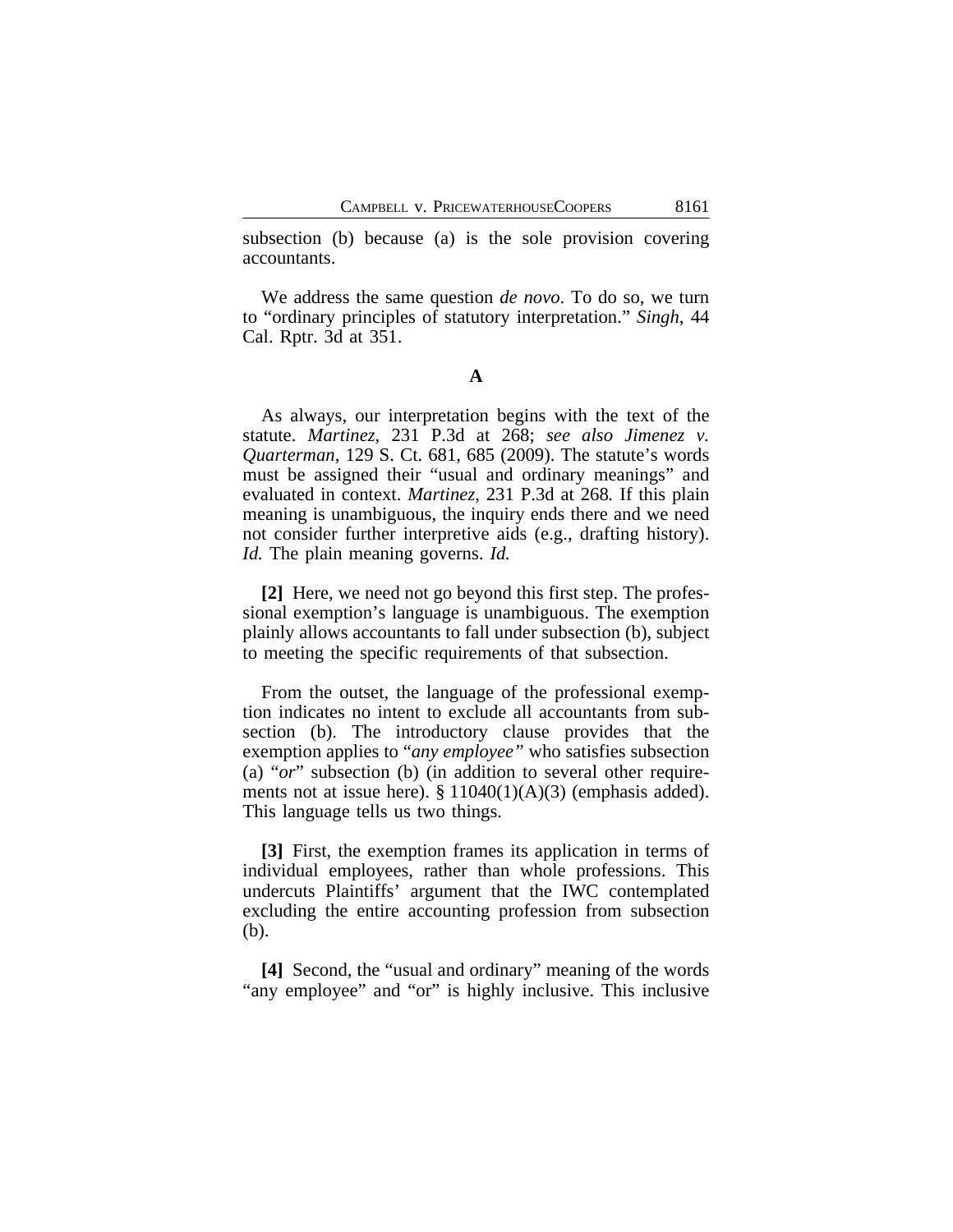introductory language defines the baseline relationship between subsections (a) and (b): any given employee may potentially fall under either subsection, provided he or she meets the specific requirements of that subsection. This language does not even hint that the entire accounting profession might be categorically ineligible for subsection (b). If the exemption imposes that limitation, it must do so in some later language within the text of the subsections.

We see no such language. Subsection (a) says nothing about whether employees in its eight enumerated professions (including accounting) may fall under subsection (b). Subsection (b) itself limits its application to any employee who is "primarily engaged in an occupation commonly recognized as a learned or artistic profession."  $§ 11040(1)(A)(3)(b)$ . The subsection then goes on to define several benchmarks of "learned" and "artistic" professions—e.g., the work must be "predominately intellectual and varied in character."  $§ 11040(1)(A)(3)(b)(i)-(iii).$ 

**[5]** But subsection (b) does not contain any language excluding accounting or any other specific profession. In fact, subsection (b) does not mention specific professions at all. While subsection (b) is obviously designed to prevent many employees from falling under its gambit, it does so by establishing the contours of "learned" and "artistic" professions, not by categorically excluding whole professions outright. This is entirely consistent with the IWC's directive that application of subsection (b) depends on an employee's actual job duties, not the employee's job title or professional field. 29 C.F.R. § 541.308 (2001) (incorporated by  $§ 11040(1)(A)(3)(e)$ .

Instead of pointing to any actual language that would exclude all accountants from subsection (b), Plaintiffs claim the exemption's overall structure requires that interpretation. Specifically, Plaintiffs argue the exemption contemplates three exclusive categories of employees: (1) the enumerated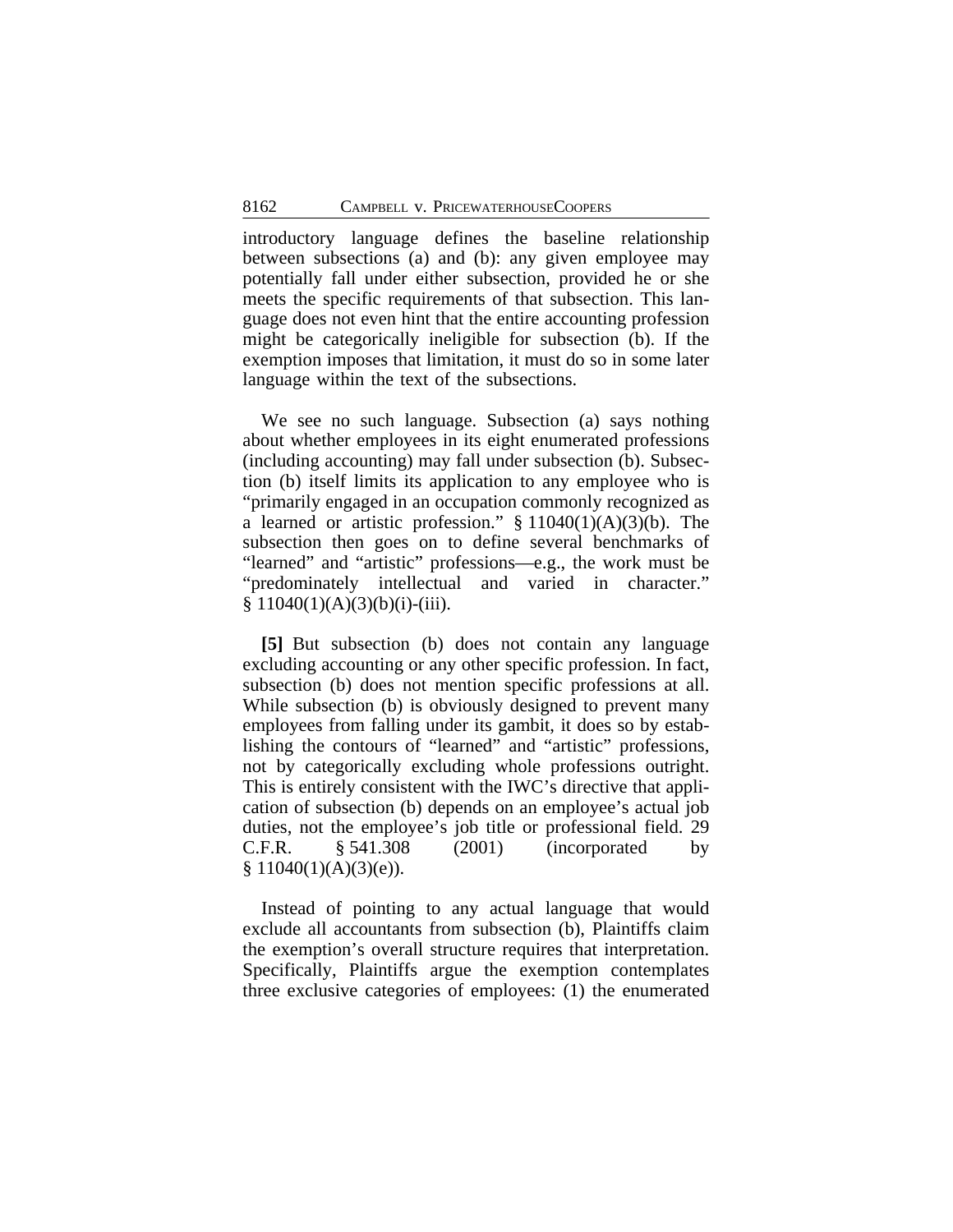professions in subsection (a), including accounting; (2) "learned" professions under subsection (b); and (3) "artistic" professions under subsection (b). Because accountants are enumerated in (a), Plaintiffs claim they cannot also be "learned" or "artistic" under (b).

Although Plaintiffs are apparently correct that the exemption contemplates three categories of employees, nothing in the exemption's text or structure suggests all three categories are exclusive. The latter two categories—learned professions and artistic professions—appear to be exclusive from *each other*, but this is because the two both appear in subsection (b) and are defined differently. *See* § 11040(1)(A)(3)(b)(i)-(ii). This does not mean, however, that learned or artistic professions are exclusive from the enumerated professions in subsection (a). In other words, we reject Plaintiffs' argument that exclusivity between the second and third categories implies exclusivity between the first category and the latter two. We see nothing in the text or structure indicating that enumerated professions (subsection (a)) cannot in some instances also be either learned or artistic professions (subsection (b)).

In fact, the structure of the professional exemption strongly suggests the IWC intended for subsection (b) to cover some accountants. A later subsection, subsection (e), mandates that "[s]ubparagraph (b) above is intended to be construed in accordance with" several then-existing federal regulations.**<sup>6</sup>**  $§ 11040(1)(A)(3)(e)$ . These regulations include former 29 C.F.R. § 541.308 (2001). *Id.* At the time, § 541.308 provided:

[S]ome employers erroneously believe that anyone employed in the field of *accountancy*, engineering, or other professional fields, will qualify for exemption as a professional employee by virtue of such employment. While there are many exempt employ-

**<sup>6</sup>**The 2001 Wage Order went into effect January 1, 2001, so the relevant federal regulations are the ones existing as of that date.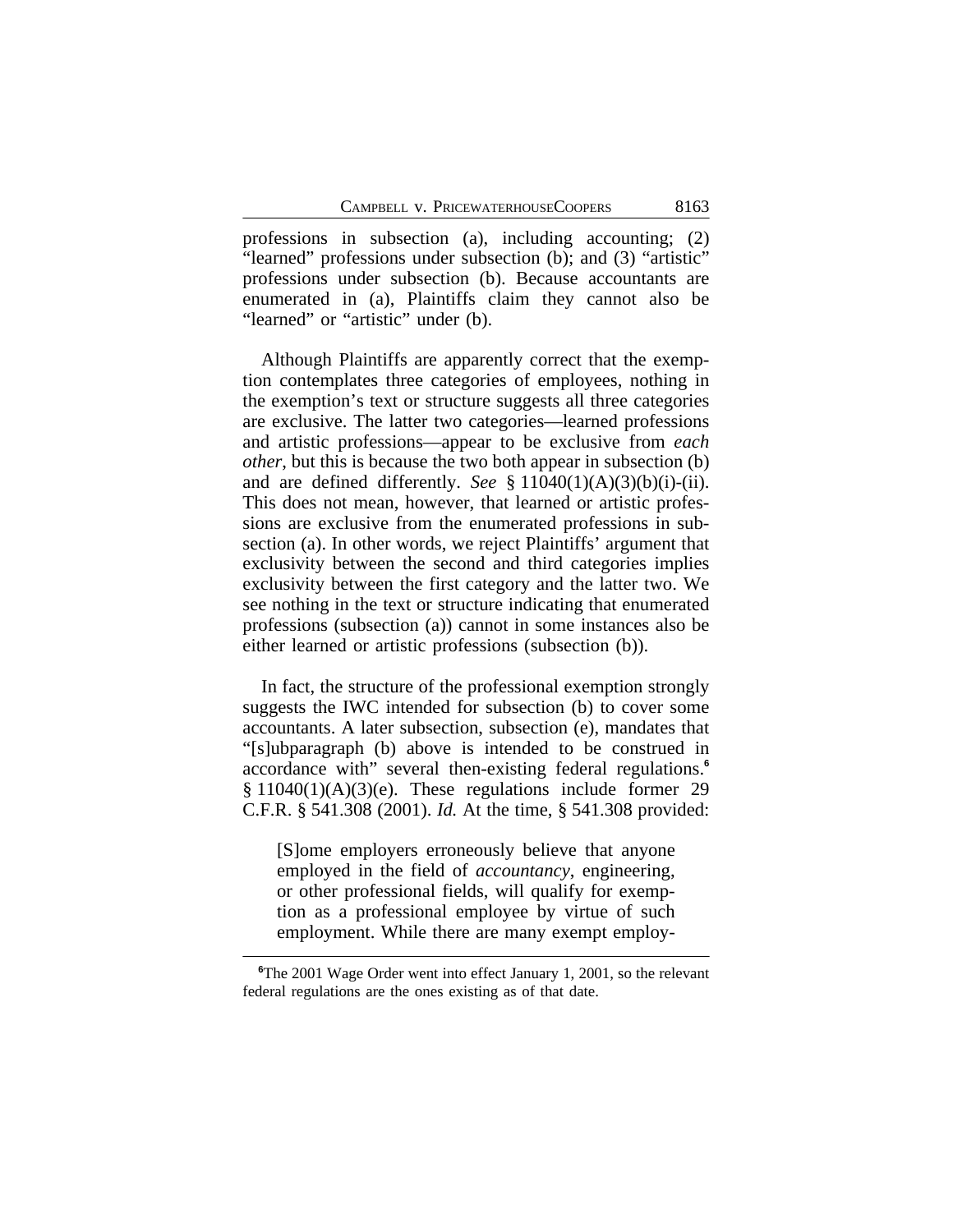ees in these fields, the exemption of [an] individual depends upon his duties and other qualifications.

§ 541.308(a) (emphasis added). Thus, to construe subsection (b) specifically, the IWC incorporated a former federal regulation that explicitly references accountants. It would make little sense for the IWC to do this if subsection (b) was not intended to cover those accountants who meet its requirements.

**[6]** Had the IWC intended for subsection (b) to categorically exclude entire professions, it could have easily conveyed that intent in just a few additional words. For example, subsection (b) might have said, "For professions not enumerated in (a), . . . [apply the remaining requirements for subsection (b)] . . . ." But the IWC did not include similar limiting language, and contrary to Plaintiffs' arguments, the exemption does not otherwise indicate this intent. Accordingly, we conclude the exemption allows accountants—licensed or not—to meet the requirements of subsection (b).

**[7]** Of course, our plain-meaning interpretation does not mean every unlicensed accountant will fall under subsection (b). Each case will require a fact-specific inquiry into whether the unlicensed accountant meets the subsection's various benchmarks—e.g., engaging in work that is "predominately intellectual and varied in character." § 11040(1)(A)(3)(b)(iii). And that is exactly how the former federal regulations tell us the inquiry must proceed: "the exemption of [an] individual [under subsection (b)] depends upon his duties and other qualifications." § 541.308(a).

Although we express no opinion on how easily or frequently unlicensed accountants might satisfy subsection (b), we do not agree that an unlicensed accountant could never possibly do so. To conclude otherwise would require us to ignore the potential for substantial variance from one unlicensed accountant to another. Even within PwC alone, the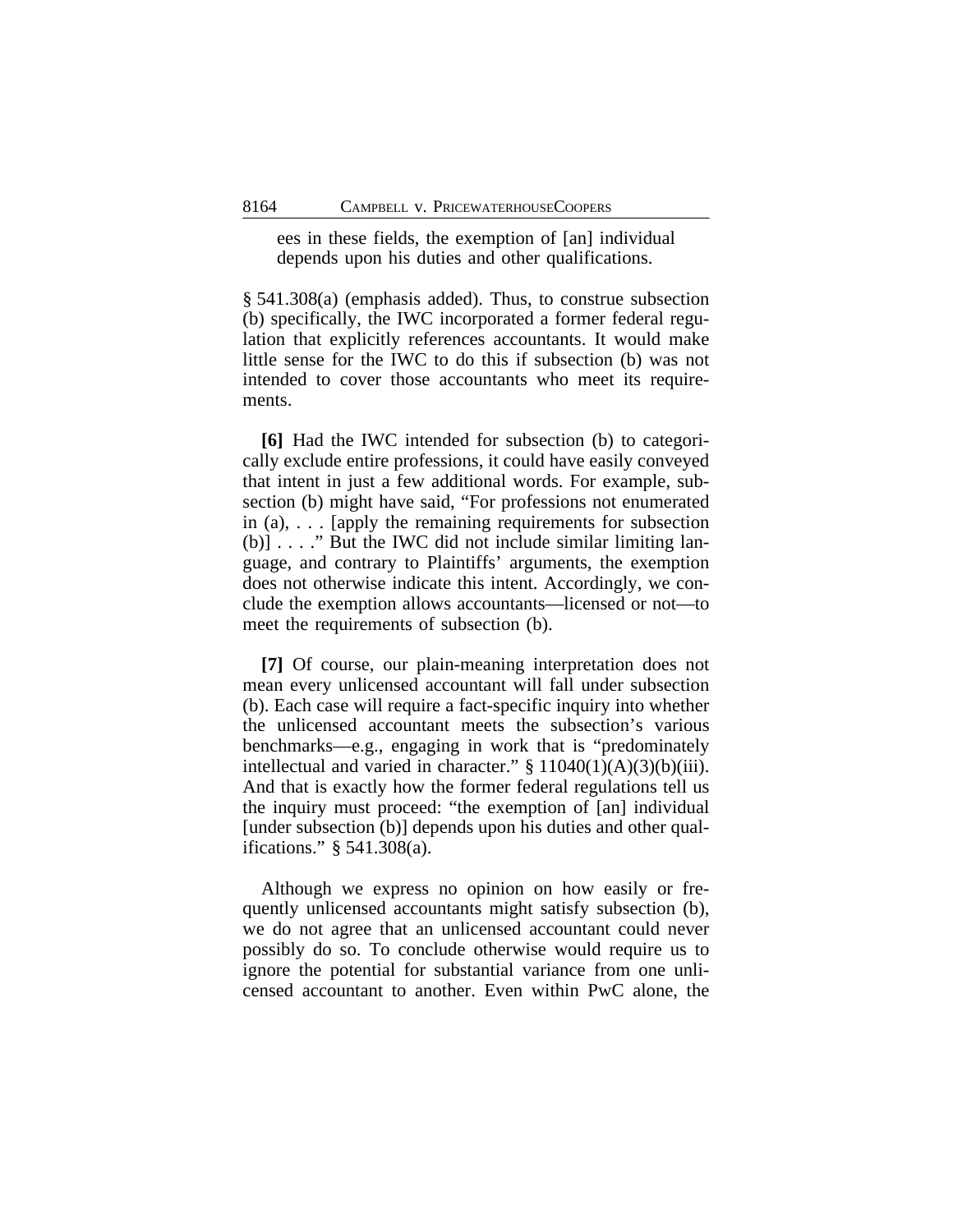record indicates significant differences in skill level, responsibility, and experience between Attest associates and senior associates, both of whom may be unlicensed.

Finally, we disagree with the district court that allowing accountants to fall under subsection (b) would render subsection (a) superfluous. *See, e.g.*, *Hughes v. Bd. of Architectural Exam'rs*, 952 P.2d 641, 649 (Cal. 1998) (holding that courts should attempt to give meaning to every word and phrase in a statute). In the district court's view, if subsection (b) covered accountants, subsection (a)'s inclusion of accountants would be mere surplusage. *Campbell*, 602 F. Supp. 2d at 1179-80. Every licensed accountant under subsection (a) would also fall under subsection (b) as a "learned" professional. *Id.*

The district court's reasoning here critically overlooks the burden of proof on establishing exemptions from mandatory overtime. An employee does not fall into subsections (a) or (b) automatically; his or her employer must prove the applicable subsection. *Yosemite Water*, 978 P.2d at 8. Thus, even if the district court is correct that every licensed accountant under subsection (a) could also fall under subsection (b), subsection (a) still serves a distinct purpose. Namely, subsection (a) is *much easier for an employer to prove*. Subsection (a) precludes the factual disputes for which subsection (b) is a veritable hotbed—even in this case—about the employee's actual job duties and whether those duties meet the requirements of a "learned" or "artistic" profession. Under subsection (a), once the employer proves the employee is licensed in California and practices one of the eight enumerated professions, the inquiry is over. For that reason, subsection (a) is not superfluous even if every licensed accountant it covers could also fall under subsection (b). Though the two subsections may often end at the same place, subsection (a) is a much easier path.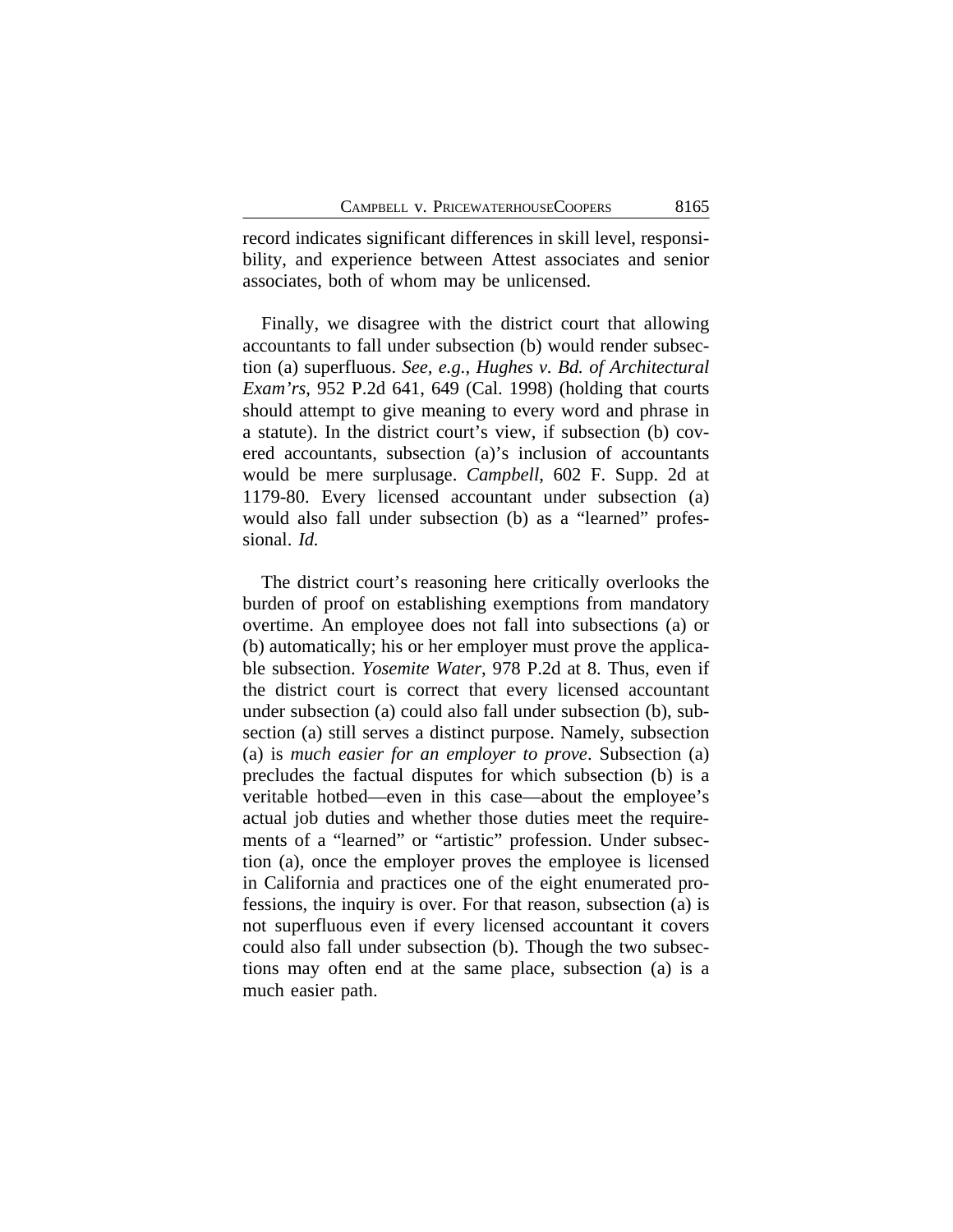In addition to undercutting the professional exemption's unambiguous text and structure, the district court's reasoning for categorically excluding accountants from subsection (b) would create highly problematic precedent. Were we to adopt the district court's analysis, unlicensed California employees in all eight of subsection (a)'s enumerated professions including doctors, engineers, and lawyers—would have a compelling argument for mandatory overtime pay. This cannot be the law.

As amici correctly note, "None of the [district court's] core justifications [on the professional exemption] . . . are specific to the profession of accounting." Amicus Br. of Employers Group, Chamber of Commerce of the U.S.A., & Cal. Chamber of Commerce 16-17. In reaching its conclusion, the district court relied almost exclusively on two canons of statutory interpretation. *See Campbell*, 602 F. Supp. 2d at 1181. First, as previously explained, the district court applied the canon against surplusage to conclude that subsection (a) would be rendered superfluous if accountants were not excluded from subsection (b). *Id.* at 1179-80. Second, the district court applied a substantive canon of California employment law requiring that ambiguous statutes be broadly construed in favor of employees. *Id.* at 1173 (citing *Yosemite Water*, 978 P.2d at 8).

The district court suggested its application of these two statutory canons extended only to the accounting profession. *Id.* at 1181. We see no reason why this holding would be so confined. Courts may apply statutory canons only when a statute's text is ambiguous. *Martinez*, 231 P.3d at 268. We have already held the professional exemption's text is not ambiguous, but even if we momentarily assume to the contrary, any textual ambiguity would necessarily affect all eight enumerated professions in subsection (a), not just accounting. This is because the exemption's text and structure do nothing to dis-

## **B**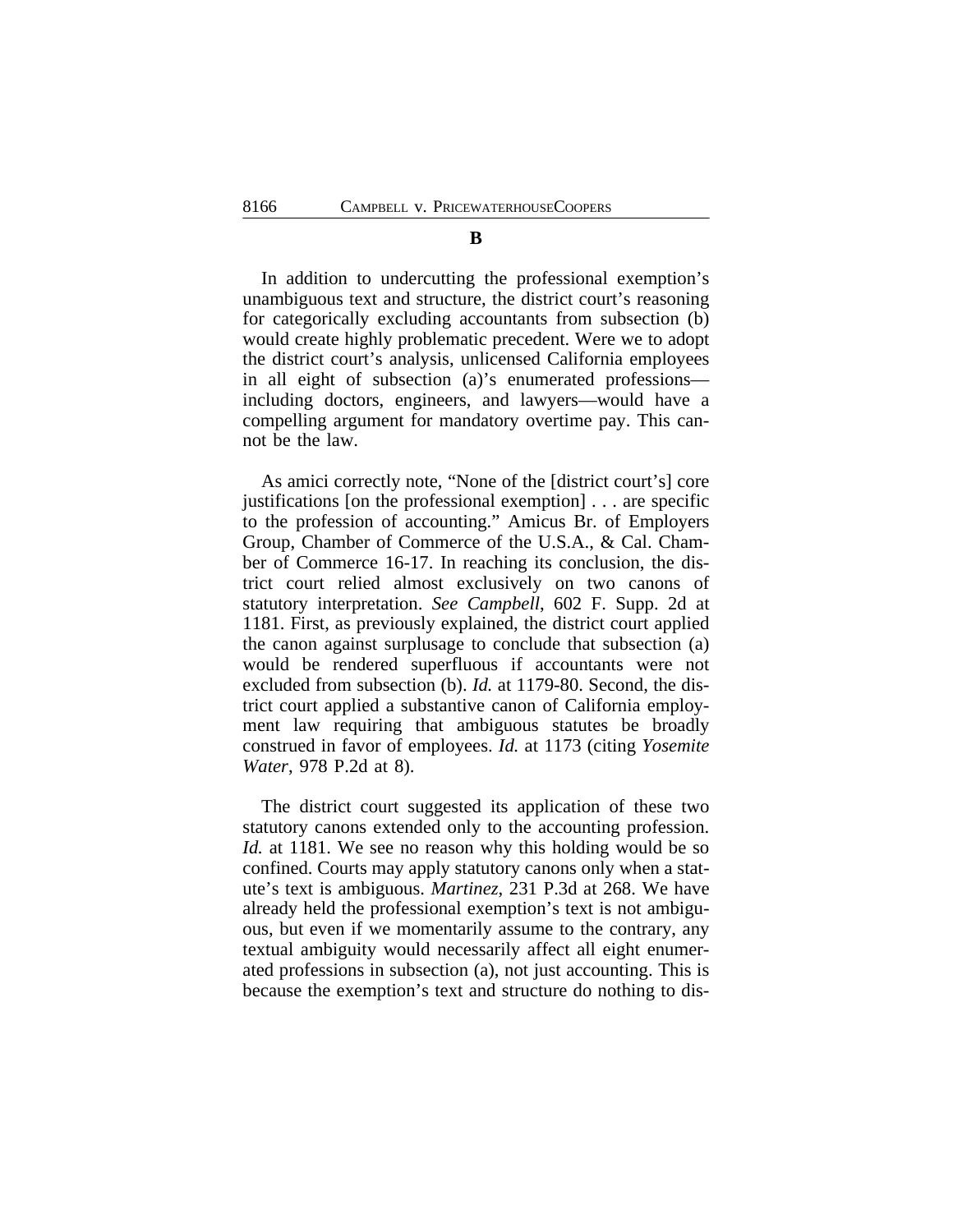tinguish accounting from the seven other enumerated professions. *See* § 11040(1)(A)(3).

Indeed, the district court did not find any accountingspecific ambiguity on the face of the exemption. Rather, the district court believed the exemption was structurally ambiguous as to the relationship between subsections (a) and (b)—an ambiguity that would necessarily affect all eight enumerated professions. *Campbell*, 602 F. Supp. 2d at 1174.

Thus, if the two statutory canons dictate that accountants cannot be exempt under subsection (b), they would also dictate that no employee in *any* of the eight enumerated professions can be exempt under subsection (b). Left with only subsection (a), every lawyer, doctor, dentist, optometrist, architect, engineer, or teacher who is not "licensed or certified by the State of California" would not qualify for the professional exemption. *See* § 11040(1)(A)(3)(a).

This rule would create significantly troubling results. For example, California employers would likely have to pay mandatory overtime to the following hypothetical professionals: a recent medical-school graduate working as a resident at a hospital;**<sup>7</sup>** a first-year associate at a California law firm who has taken the California bar exam but not yet received his results; a law clerk on the Supreme Court of California who is waiting until after her clerkship to take the bar exam; a senior associate at a New York law firm who temporarily relocates to the firm's California office to handle a trial *pro hac vice*;<sup>8</sup> or a Chicago lawyer who moves to California to do in-house work

**<sup>7</sup>** In California, a physician or surgeon cannot become licensed until he has completed one to two years of residency. Cal. Bus. & Prof. Code § 2096.

**<sup>8</sup>**Plaintiffs argue that procedures like *pro hac vice* admission allow lawyers to practice "*as if* they were 'licensed or certified' by the State of California." But subsection (a) plainly requires that the employee actually *be* "licensed or certified by the State of California."  $\S 11040(1)(A)(3)(a)$ .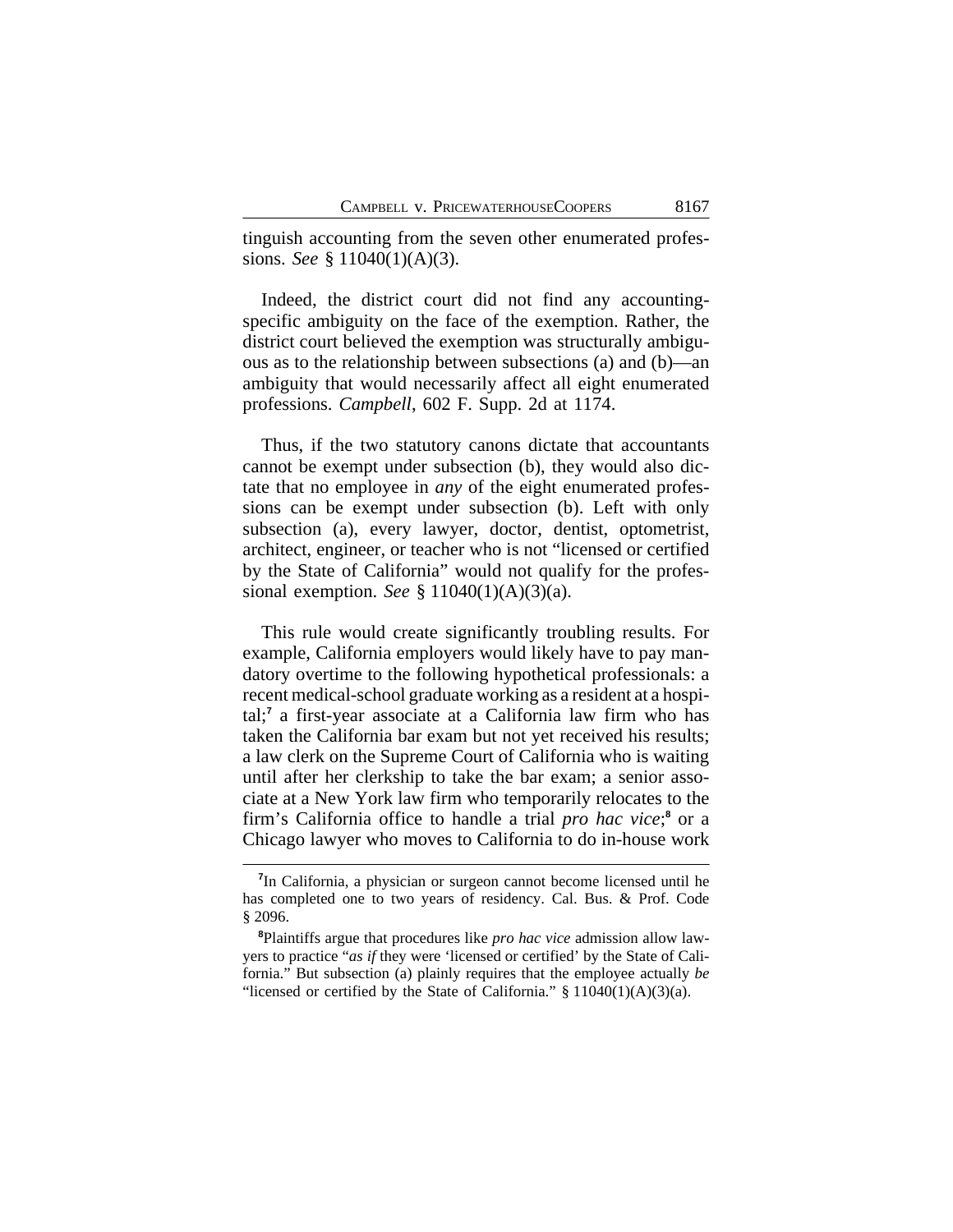for a California corporation.**<sup>9</sup>** These cannot be results the IWC intended.

Apparently recognizing the unrestricted implications of its reasoning, the district court abstractly suggested its ruling was somehow limited only to accountants:

The court expresses no opinion on whether other specific employees engaged in the enumerated professions, such as law firm associates whose bar admissions are still pending, may [be exempt under subsection (b)]. As Justice Holmes wrote, "[T]he life of the law has not been logic; it has been experience." The Common Law, 1 (1881).

*Campbell*, 602 F. Supp. 2d at 1181. With due respect to Justice Holmes, we submit that "logic" is of paramount importance in shaping legal precedent affecting the wages of California's hundreds of thousands of professional employees. We cannot endorse a ruling that would open the door for employees like the hypothetical professionals described above —and many others—to take their employers to court and demand overtime pay. If the professional exemption covers anyone at all, it must cover those types of employees.

**C**

So far, we have held only that unlicensed accountants are not categorically ineligible for the professional exemption as a matter of law. This does not end our inquiry. We could still

<sup>&</sup>lt;sup>9</sup>A lawyer licensed in another state can become registered in-house counsel in California without obtaining a California law license. Cal. R. Ct. 9.46. Plaintiffs attempt to equate "registration" under this rule with true California licensure. This is an inaccurate reading of Rule 9.46. The rule exclusively refers to the process as one of "registration," never once using the words "license" or "licensure." *See* Cal. R. Ct. 9.46(e). In fact, the rule clearly establishes that registration entails less stringent requirements than licensure. *Id.* 9.46(c)(3).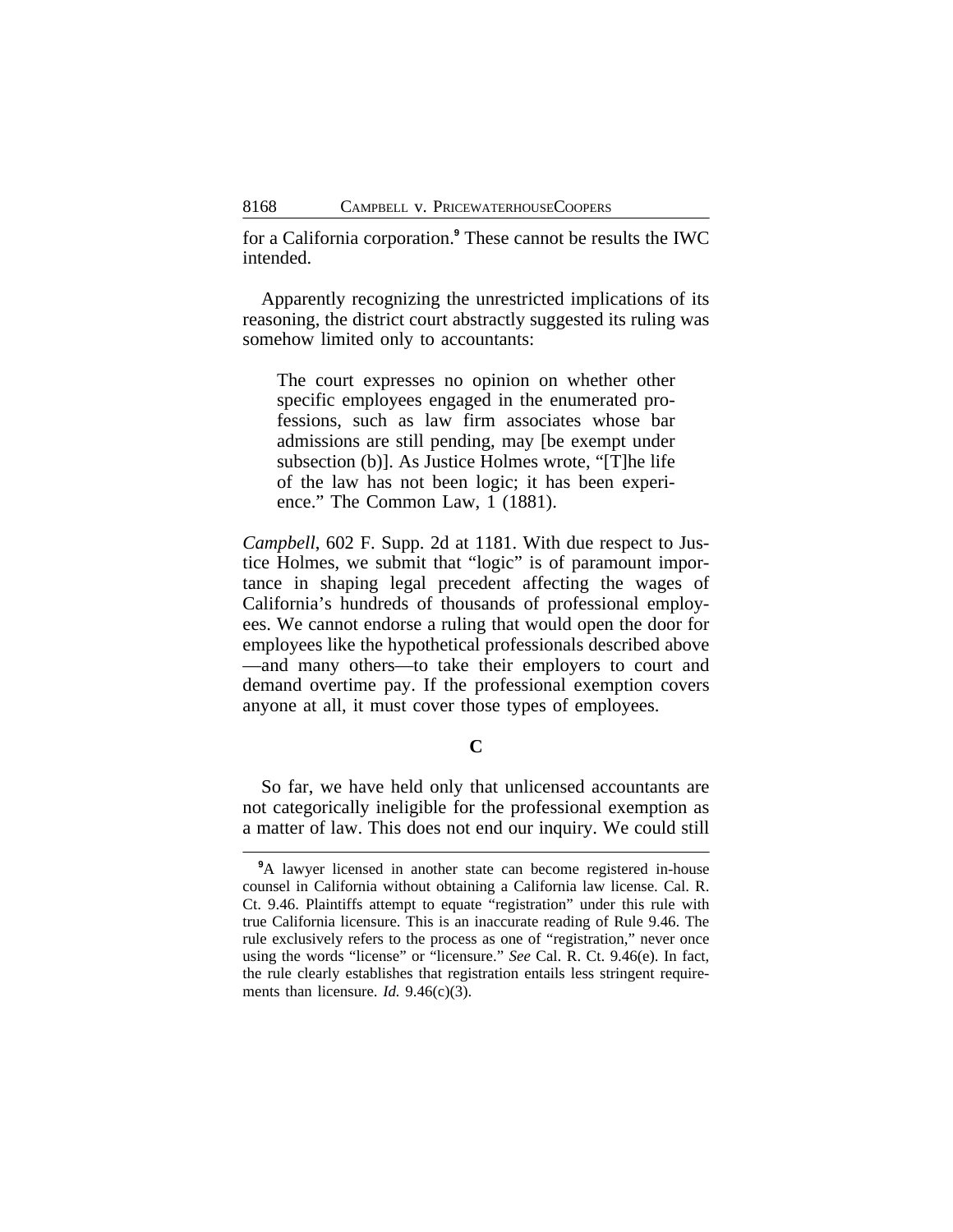affirm the district court's grant of partial summary judgment if PwC had not established any material fact question on whether Plaintiffs here meet the exemption's requirements. *See* Fed. R. Civ. P. 56(a), (e)(3).

To the contrary, we believe the record establishes several material fact questions on this issue. As already explained, the crucial touchstone for the professional exemption—especially subsection (b)—is the employee's actual job duties and responsibilities. § 541.308(a) (incorporated by  $\S 11040(1)(A)(3)(e)$ ; see also DLSE Enforcement Policies & Interpretations Manual § 52.3.1 (2002) ("As with any of the exemptions, job titles . . . alone may not reflect actual job duties, and therefore[ ] are of no assistance in determining exempt or non-exempt status.") [hereinafter 2002 DLSE Manual]. The record here contains myriad conflicting evidence about Plaintiffs' duties and responsibilities as unlicensed Attest associates. The parties dispute everything from what Attest associates actually do during audit engagements to whether PwC can reasonably expect unlicensed junior accountants to perform anything more than menial, routinized work. The wide array of evidence from both parties includes depositions from class members and other PwC employees, internal PwC manuals explaining job roles and procedures for audit engagements, and detailed training documents for PwC's auditing software. Only a factfinder can weigh this voluminous conflicting evidence and determine whether Plaintiffs meet the standards of the professional exemption. *See People v. Maury*, 68 P.3d 1, 46 (Cal. 2003) ("[I]t is the exclusive province of the [factfinder] to determine the credibility of a witness and the truth or falsity of the facts upon which a determination depends.").

#### **IV**

We now turn to the administrative exemption. At summary judgment, the district court determined PwC had not raised material fact questions on essential elements of this exemp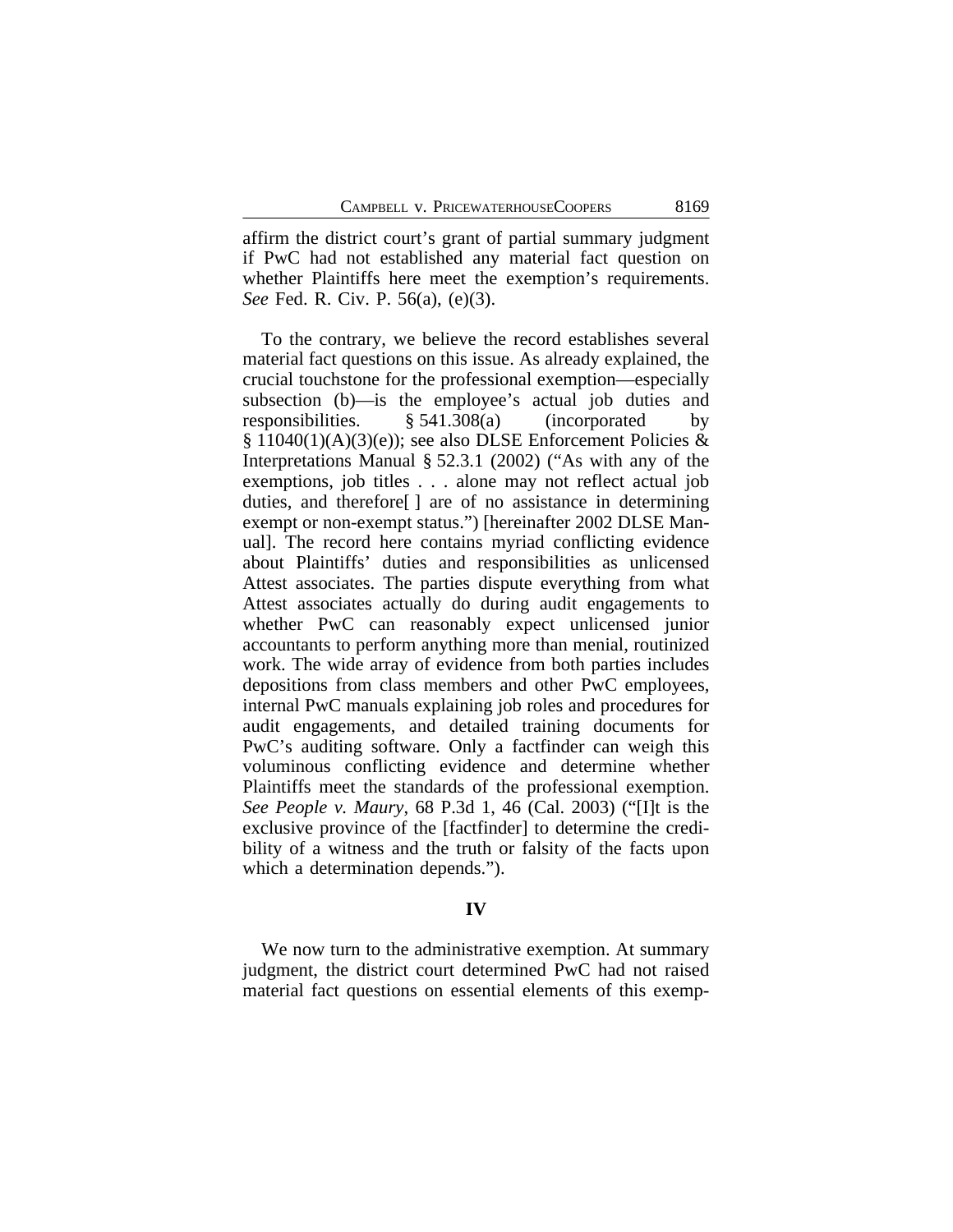tion. We disagree. Viewing the evidence in the light most favorable to PwC, as we must, PwC has proffered enough evidence to survive summary judgment and take the administrative-exemption defense to trial.

**[8]** To exempt an employee under the administrative exemption, an employer must establish five elements<sup>10</sup>:

- 1. The employee performs work "directly related to management policies or general business operations" of either the employer or the employer's clients;
- 2. The employee "customarily and regularly exercises discretion and independent judgment";
- 3. The employee works "under only general supervision" while either: (1) performing work along specialized or technical lines requiring special training, experience, or knowledge, or (2) executing special assignments and tasks;
- 4. The employee is "primarily engaged" in exempt work meeting the above requirements; and
- 5. The employee meets a minimum salary requirement.

§ 11040(1)(A)(2). At summary judgment, Plaintiffs argued PwC had not raised material fact questions on the first and fourth elements.

The district court granted Plaintiffs' motion, but rested its decision primarily on the third element. Analyzing that ele-

**<sup>10</sup>**On a few of these elements, the exemption also establishes alternative options not at issue in this case. *See, e.g.*, § 11040(1)(A)(2)(a)(II) (administration of a school system).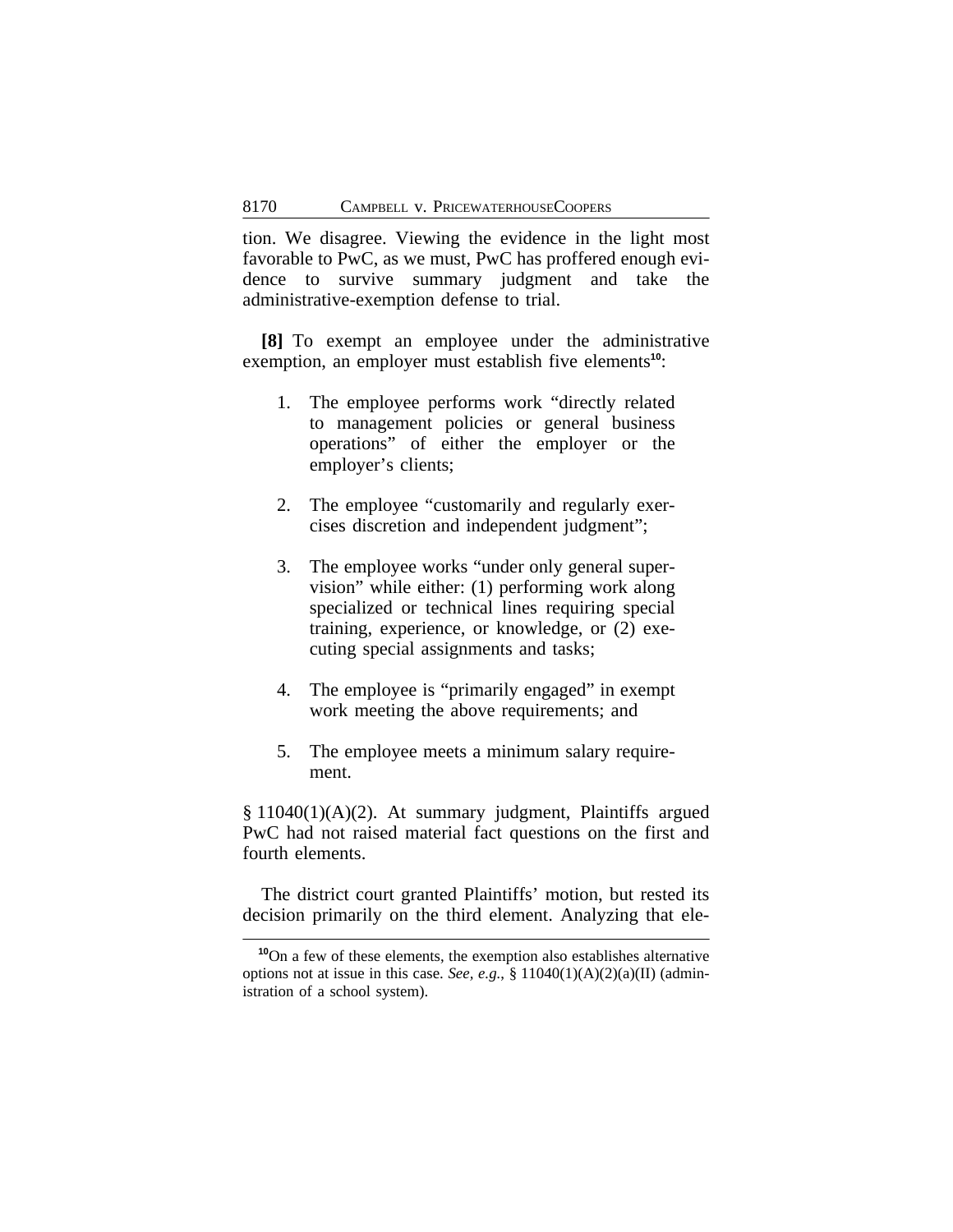ment, the district court found there was no material fact question on whether Plaintiffs' work during audit engagements was performed "under only general supervision." *Campbell*, 602 F. Supp. 2d at 1183-85 (citing § 11040(1)(A)(2)(d)-(e)). As the district court put it, "[Plaintiffs'] accounting work, which includes all the work that allegedly administers clients, is necessarily subject to more than general supervision, and therefore nonexempt." *Id.* at 1184. Because all of Plaintiffs' audit work was therefore deemed nonexempt, the district court also concluded there could be no fact question on whether Plaintiffs "primarily engaged" in exempt work (as required by the fourth element).**<sup>11</sup>** *Id.* at 1185.

**A**

The "general supervision" requirement has not received much interpretation. Attempting to guide its analysis, the district court cited three extrinsic sources, none of which actually define "general supervision." First, the court cited the DLSE's Enforcement Policies and Interpretations Manual, which contains several examples of general supervision. *Id.* at 1183 (citing 2002 DLSE Manual § 52.3 ¶ 2-3). Unfortunately, as the district court explained, these examples are circular. The examples mention specific professions like tax experts and wage-rate analysts but then merely repeat without explanation the phrase "under only general supervision." 2002 DLSE Manual § 52.3 ¶ 2-3. Further, the examples do not differ from unlicensed accountants to a degree from which one could infer that unlicensed accountants cannot possibly work under only general supervision.

The other two sources cited by the district court, a California statute and a professional accounting standard, both require that unlicensed accountants be subject to control,

**<sup>11</sup>**To "primarily engage" in exempt work, an employee must spend at least 50% of his or her time on exempt work. *See Combs v. Skyriver Commc'ns, Inc.*, 72 Cal. Rptr. 3d 171, 191 (Cal. Ct. App. 2008).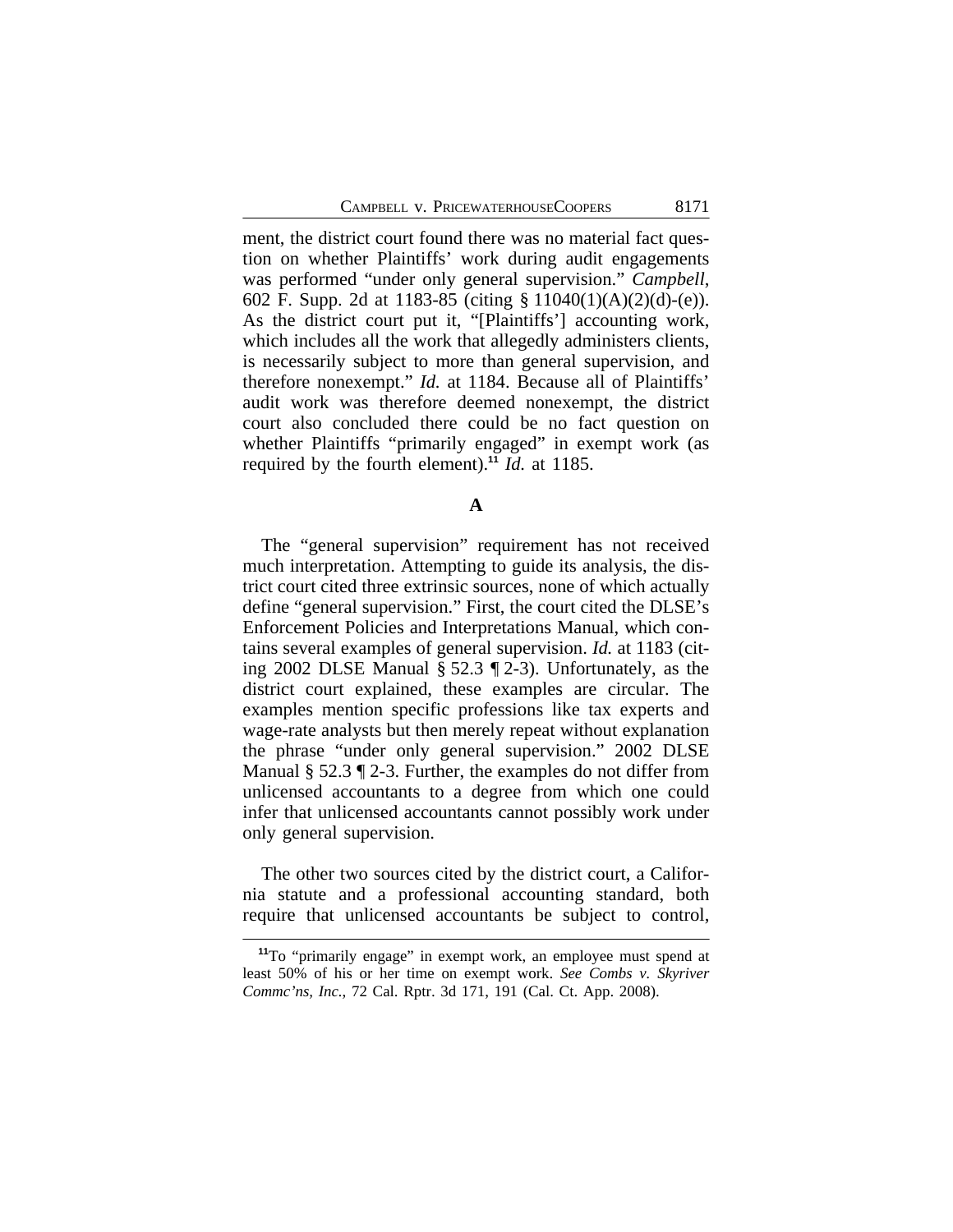supervision, and review by licensed CPAs. *Campbell*, 602 F. Supp. 2d at 1183-84 (citing Cal. Bus. & Prof. Code § 5053; American Institute of Certified Public Accountants (AICPA) Professional Standards § 311.12). Although these two provisions tell us Plaintiffs must be supervised, they say nothing about whether that supervision must exceed mere "general" supervision. Neither provision distinguishes general supervision from any other kind of supervision. Both provisions require supervision of some kind, but not of any particular degree or scope. *See* Amicus Br. of AICPA 8 ("It simply is impossible to derive a single rule of supervision from the Auditing Standards . . . ."). For that reason, we cannot conclude as a matter of law that all unlicensed accountants are necessarily subject to more than general supervision.

**[9]** Given the unhelpfulness of these three authorities and the numerous factual disputes in the record, the district court should not have disposed of this issue at summary judgment. Both parties introduced a wealth of evidence about the nature and scope of PwC's supervision over Plaintiffs. A jury should evaluate credibility and weigh this extensive conflicting evidence. *See Maury*, 68 P.3d at 46. Instead, the district court barely analyzed the evidence, relying solely on the three sources above to conclude that none of Plaintiffs' work for PwC's clients could possibly have been performed under only general supervision. Without better guidance on the legal definition of "general supervision," this highly contested fact issue can be resolved only after trial.

#### **B**

The record also contains material fact questions on the first and fourth elements of the administrative exemption, the two elements on which Plaintiffs actually moved for summary judgment. Under the first element, Plaintiffs' work must "directly relate[ ] to management policies or general business operations" of either PwC itself or PwC's clients.  $§ 11040(1)(A)(2)(a)(I)$ . To meet this test, Plaintiffs' work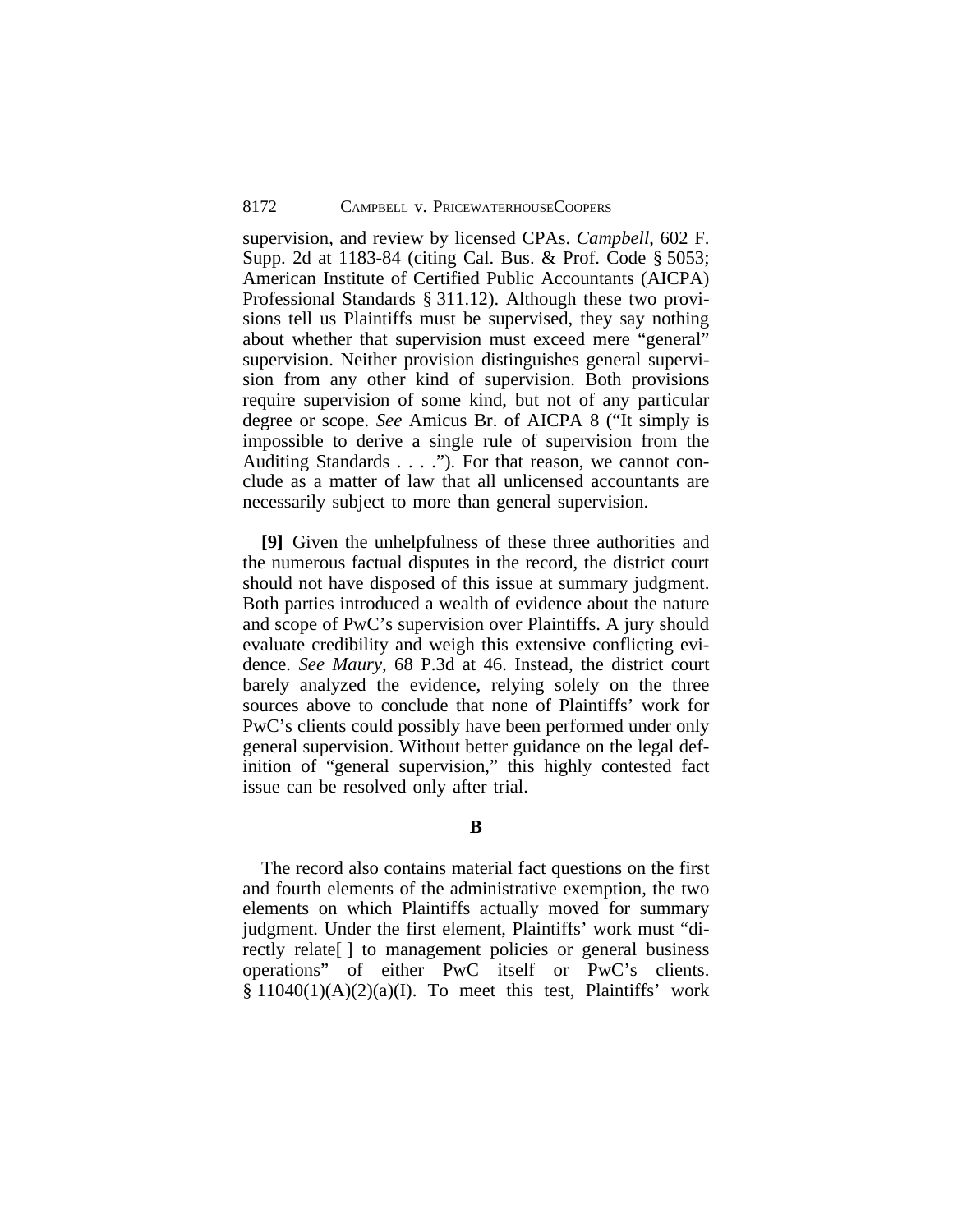must be of "substantial importance" to management or business operations. 29 C.F.R. § 541.205(a) (2001) (incorporated by  $§ 11040(1)(A)(2)(f)$ .

Although the record contains evidence that Plaintiffs may do some work affecting PwC's own management and operations—e.g., participating in internal committees—this work is clearly not the bulk of an Attest associate's responsibilities. The more important question, and the one the jury will need to resolve, is whether Plaintiffs' work for PwC's clients during audit engagements is of "substantial importance" to the management or operations of the clients' businesses. § 541.205(a). This inquiry will be fact-intensive: "It is not possible to lay down specific rules that will indicate the precise point at which work becomes of substantial importance to the management or operation of a business." *Id.*  $§ 541.205(c)(1).$ 

While we recognize Plaintiffs are on the low end of PwC's hierarchy, we see no authority that would bar their audit work from meeting this test as a matter of law. The former federal regulations incorporated by the administrative exemption include several examples of administratively exempt whitecollar employees, including tax consultants, wage-rate analysts, analytical statisticians, claim agents, and "many others." *Id.* § 541.205(c)(3), (5). In contrast, the examples of nonexempt employees are predominately clerical—bookkeepers, secretaries, messengers, and other "clerks of various kinds." *Id.* § 541.205(c)(1)-(2). Whether Plaintiffs are more comparable to the former category or the latter will depend on how the jury resolves the numerous factual disputes discussed above concerning what Attest associates actually do (and what PwC reasonably expects them to do) during audit engagements.

Resolution of these factual disputes will then affect whether Plaintiffs are "primarily engaged" in exempt work. *See*  $§ 11040(1)(A)(2)(f)$ . If the jury determines Plaintiffs' work during audit engagements is not of "substantial importance"